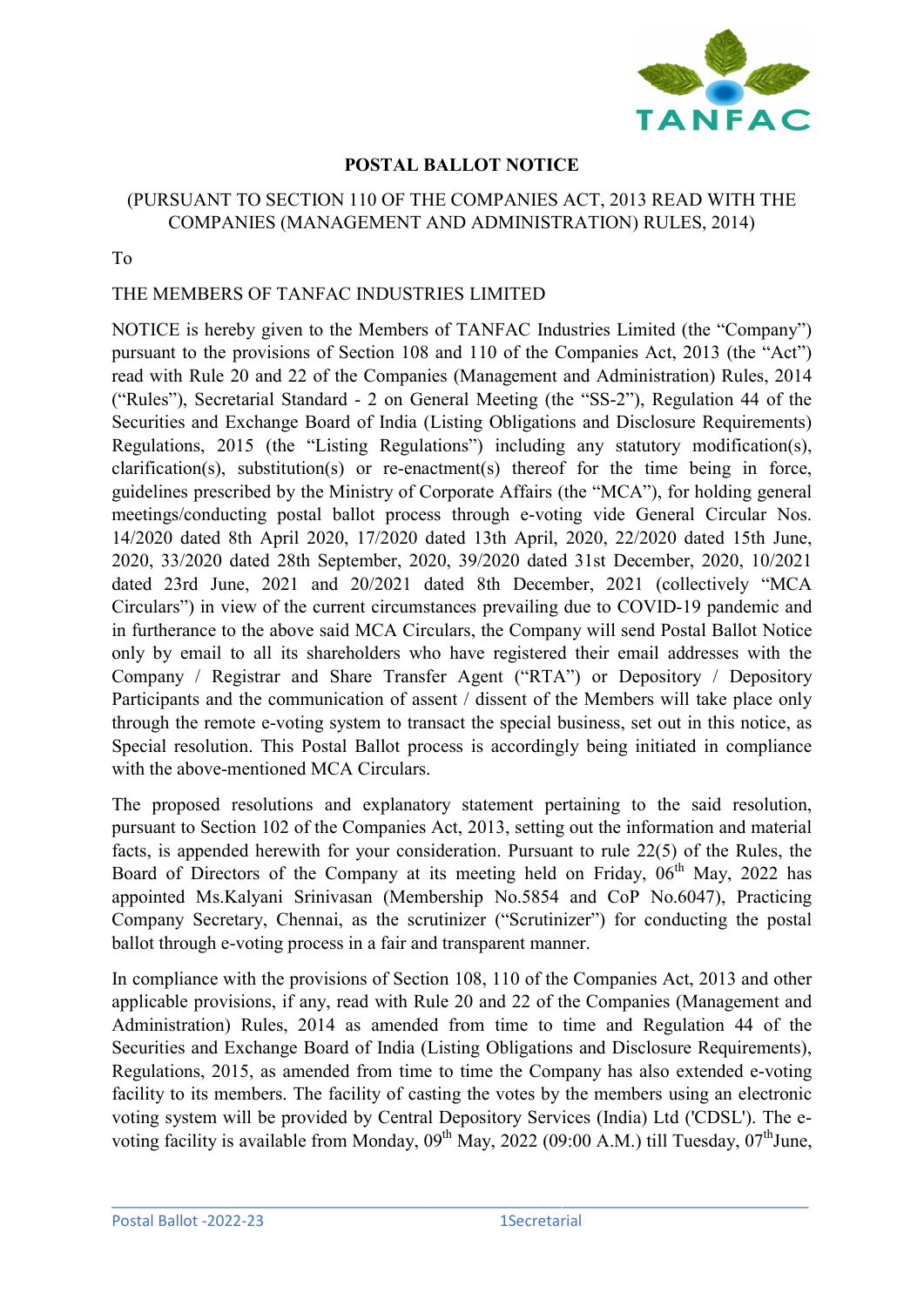

2022 (05:00 P.M.). For e-voting, please read the "process/instructions for e-voting" carefully enumerated in the notes to this notice.

The notice of the postal ballot has also been uploaded on the Company's website at www.tanfac.com under the 'Investors Section'. The Scrutinizer, after completion of the scrutiny, will submit her report to the Company latest by Tuesday,  $07<sup>th</sup>$  June, 2022. The result of the postal ballot will be announced on the same day i.e., Tuesday,  $07<sup>th</sup>$  June, 2022 and displayed at the Company's website www.tanfac.comandwill also be communicated to the Bombay Stock Exchange and the CDSL.

#### SPECIAL BUSINESS:

# Item No.: 1 Approving the appointment of Mr. Afzal Harunbhai Malkani (DIN : 07194226) as a Director of the Company.

To consider and, if thought fit, to pass the following resolution as Special Resolution:

RESOLVED THAT subject to the provisions of Sections 152, 160, 161 and other applicable provisions of the Companies Act, 2013 and the Companies (Appointment and Qualification of Directors) Rules, 2014 (including any statutory modification(s) or re-enactment(s) thereof, for the time being in force) and Regulation 17 of SEBI (Listing Obligations and Disclosure Requirements) Regulations, 2015, (as amended from time to time) and as recommended by the Nomination and Remuneration Committee and the Board of Directors of the Company, consent of the Company be and is hereby accorded for the appointment of Mr. Afzal Harunbhai Malkani (DIN : 07194226) as Non-Executive and Non-Independent Director of the Company, liable to retire by rotation, effective  $11<sup>th</sup>$  March 2022.

RESOLVED FURTHER THAT any of the Directors or the Key Managerial Personnel of the Company, be and are hereby authorised to do all acts, deeds, matters and thinks as may be necessary, proper or expedient to give effect to this resolution.

\_\_\_\_\_\_\_\_\_\_\_\_\_\_\_\_\_\_\_\_\_\_\_\_\_\_\_\_\_\_\_\_\_\_\_\_\_\_\_\_\_\_\_\_\_\_\_\_\_\_\_\_\_\_\_\_\_\_\_\_\_\_\_\_\_\_\_\_\_\_\_\_\_\_\_\_\_\_\_\_\_\_

By order of the Board

For Tanfac Industries Limited

(R.Lilly) Chairperson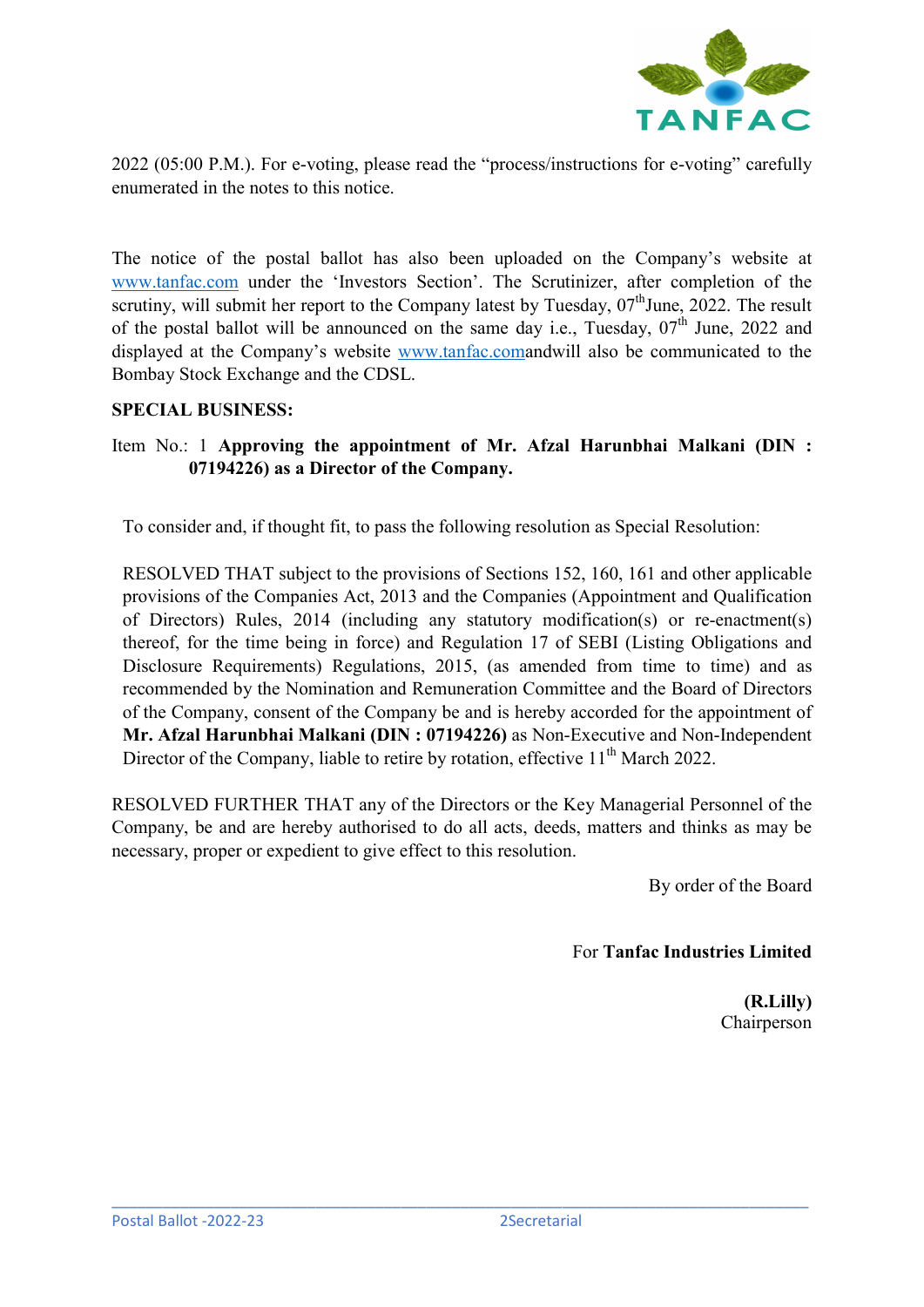

# NOTES:

- 1. An explanatory statement pursuant to Section 102 of the Companies Act, 2013 setting out all material facts and reasons for the aforesaid special business is annexed hereto, which forms part of this Postal ballot notice for your consideration.
- 2. In compliance with the MCA Circulars, the Notice along with the instructions regarding e-voting is being sent only by email to all those members, whose email addresses are registered with the Company or with the depository(ies) / depository participants and whose names appear in the register of members / list of beneficial owners as on the Cut-off date i.e., Friday,  $29<sup>th</sup>$ April, 2022. As per the MCA Circulars and on account of the threats posed by the COVID-19 pandemic, physical copies of the Notice, Postal Ballot Forms and pre-paid business reply envelopes are not being sent to the members for this Postal Ballot. For receiving copy of postal ballot notice, members who have not yet registered their email addresses are requested to get their email addresses registered with Integrated Registry Management Services Private Ltd, Registrar and Transfer Agent of the Company.
- 3. The Notice shall also be uploaded on the website of the Company at www.tanfac.com andon the website of BSE Limited at www.bseindia.com. All the members of the Company as on the Cut-off date shall be entitled to vote in accordance with the process specified in this Notice.
- 4. Only a member holding equity share(s) as of the cut-off date is entitled to exercise his/her/its vote through e-voting and the voting rights of the Members shall be reckoned in proportion to their shares of the paid-up equity share capital as on Cut-off date i.e., Friday, 29<sup>th</sup>April, 2022, being the 'Cut-off date' fixed for this purpose.
- 5. The Board of Directors have appointed Ms.Kalyani Srinivasan (Membership no.5854 and CoP No.6047), Practicing Company Secretaries, Chennai, as the Scrutinizer to conduct the postal ballot process in a fair and transparent manner.
- 6. Members can cast their vote online from Monday,  $0.09^{th}$  May, 2022 (09:00 A.M.) till Tuesday,  $07<sup>th</sup>$  June, 2022 (05:00 P.M.). The e-voting module shall be disabled by CDSL thereafter and no voting shall be allowed beyond 05:00 P.M. onTuesday,  $07<sup>th</sup>$ June, 2022.
- 7. All documents referred to in this Postal Ballot Notice shall be available for inspection electronically until the last date of e-voting i.e. Tuesday,  $07<sup>th</sup>$  June, 2022. Members seeking to inspect such documents can send an email to tanfac.cosecy@anupamrasayan.com.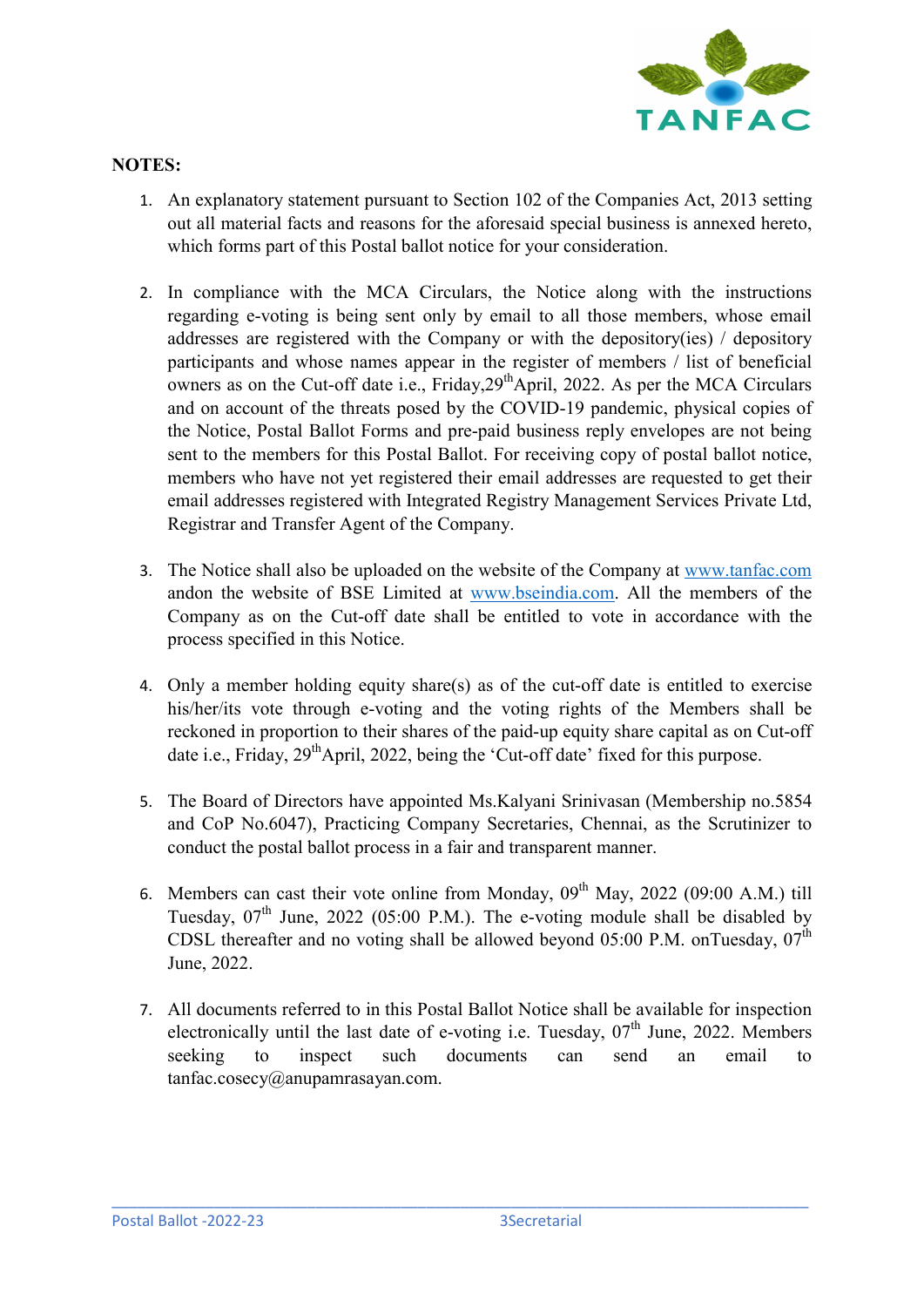

- 8. To comply with the provisions of Sections 108 and 110 of the Act read with Rules 20 and 22 of Companies (Management and Administration) Rules, 2014, Regulation 44 of the SEBI Listing Regulations, SS-2 and MCA Circulars, the Members are provided with the facility to cast their vote electronically through remote e-voting services of CDSL. Instructions for remote e-voting are provided in the Notice.
- 9. Members who have not registered their e-mail addresses so far are requested to register their e-mail address with the Company / Depository Participant(s) for receiving all communication from the Company electronically.Instructions for the process to be followed for e-voting are annexed to this Postal Ballot Notice.
- 10. A Member cannot exercise his/her vote by proxy on Postal Ballot.
- 11. Institutional investors are encouraged to vote on the Postal Ballot. Corporate Members are required to send a scanned copy (PDF/JPG Format) of the Authority Letter authorising its representatives to vote for the postal ballot on its behalf. The said Authority Letter shall be sent to the Scrutiniser by email through its registered email address to 'cskalyanisrinivasan@gmail.com' with a copy marked to CDSL on helpdesk.evoting@cdslindia.com
- 12. The resolution, if approved, shall be deemed to have been passed on the last date of voting, i.e., Tuesday, 07<sup>th</sup> June, 2022. Relevant documents referred to in this Postal Ballot Notice and the Explanatory Statement, resolutions of the Board of Directors and the Nomination and Remuneration Committee, Memorandum and Articles of Association of the Company are available for inspection by the Members at the Company's Registered Office on all working days during normal business hours from the date of despatch of this Postal Ballot Notice and up to the date of closure of Postal Ballot. Members may also write to tanfac.cosecy@anupamrasayan.com for inspection of the relevant document.

### 13. PROCEDURE / INSTRUCTIONS FOR E-VOTING

The instructions for members for e-voting are as under:

- i) The voting period begins on Monday,  $0.09^{th}$  May,  $2022$  (09:00 A.M.) and ends on Tuesday,  $07<sup>th</sup>$  June, 2022 (05:00 P.M.). During this period shareholders' of the Company, holding shares either in physical form or in dematerialized form, as on the cut-off date Friday,  $29<sup>th</sup>$ April, 2022 (Record Date for this purpose) may cast their vote electronically. The e-voting module shall be disabled by CDSL for voting thereafter.
- ii) Pursuant to SEBI Circular No. SEBI/HO/CFD/CMD/CIR/P/2020/242 dated 09.12.2020, under Regulation 44 of Securities and Exchange Board of India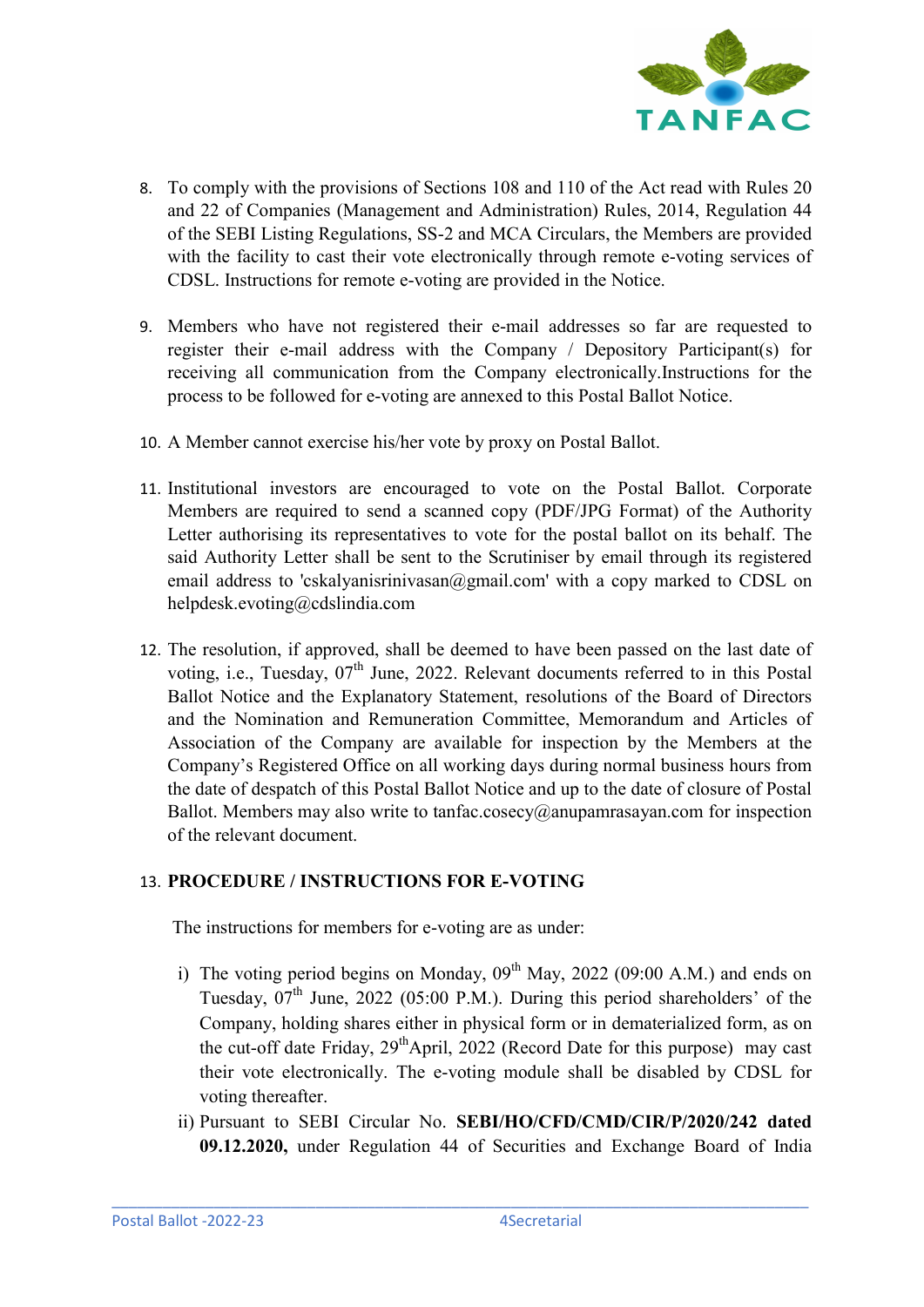

(Listing Obligations and Disclosure Requirements) Regulations, 2015, listed entities are required to provide remote e-voting facility to its shareholders, in respect of all shareholders' resolutions. However, it has been observed that the participation by the public non-institutional shareholders/retail shareholders is at a negligible level.

Currently, there are multiple e-voting service providers (ESPs) providing e-voting facility to listed entities in India. This necessitates registration on various ESPs and maintenance of multiple user IDs and passwords by the shareholders.

In order to increase the efficiency of the voting process, pursuant to a public consultation, it has been decided to enable e-voting to all the demat account holders, by way of a single login credential, through their demat accounts/ websites of Depositories/ Depository Participants. Demat account holders would be able to cast their vote without having to register again with the ESPs, thereby, not only facilitating seamless authentication but also enhancing ease and convenience of participating in e-voting process.

iii)In terms of SEBI circular no. SEBI/HO/CFD/CMD/CIR/P/2020/242 dated December 9, 2020 on e-Voting facility provided by Listed Companies, Individual shareholders holding securities in demat mode are allowed to vote through their demat account maintained with Depositories and Depository Participants. Shareholders are advised to update their mobile number and email Id in their demat accounts in order to access e-Voting facility.

Pursuant to SEBI Circular, Login method for e-Voting for Individual shareholders holding securities in Demat mode is given below:

| <b>Type</b><br>of                                                                 | Login Method                                                                                                                                                                                                                                                                                                                                                                                                                                                                                          |
|-----------------------------------------------------------------------------------|-------------------------------------------------------------------------------------------------------------------------------------------------------------------------------------------------------------------------------------------------------------------------------------------------------------------------------------------------------------------------------------------------------------------------------------------------------------------------------------------------------|
| shareholders                                                                      |                                                                                                                                                                                                                                                                                                                                                                                                                                                                                                       |
| Individual<br>Shareholders<br>holding<br>securities in<br>Demat mode<br>with CDSL | 1) Users who have opted for CDSL Easi / Easiest facility, can<br>login through their existing user id and password. Option will<br>be made available to reach e-Voting page without any further<br>authentication. The URL for users to login to Easi / Easiest<br>arehttps://web.cdslindia.com/myeasi/home/login<br>visit<br><sub>or</sub><br>www.cdslindia.com and click on Login icon and select New<br>System Myeasi.<br>After successful login the Easi / Easiest user will be able to see<br>2) |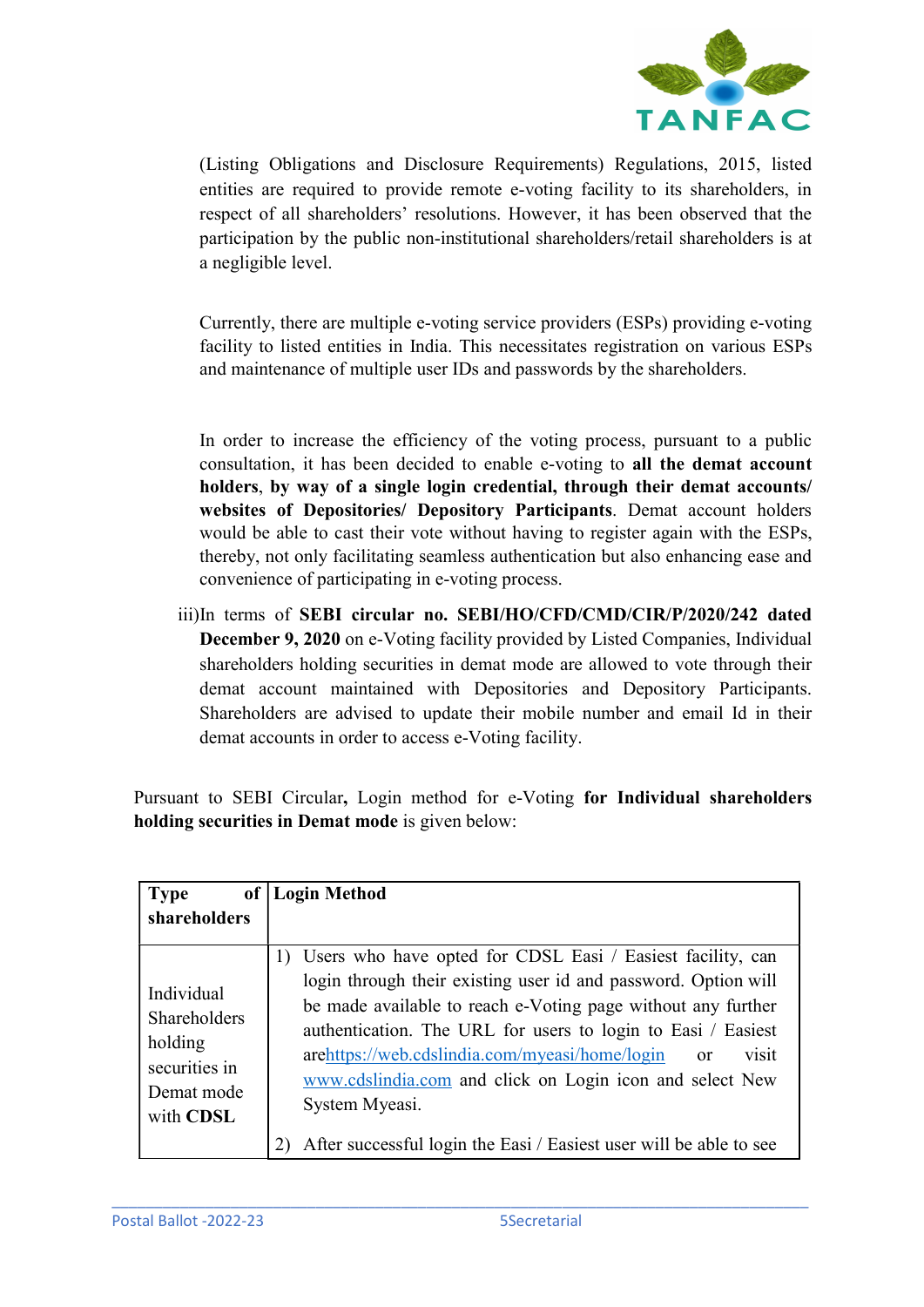

|                                                                                   | the e-Voting option for eligible companies where the evoting is<br>in progress as per the information provided by company. On<br>clicking the evoting option, the user will be able to see e-<br>Voting page of the e-Voting service provider for casting your<br>vote during the remote e-Voting period. Additionally, there is<br>also links provided to access the system of all e-Voting Service<br>Providers i.e. CDSL/NSDL/KARVY/LINKINTIME, so that<br>the user can visit the e-Voting service providers' website<br>directly.                                                                                                                                                                                                                                                                                                                      |
|-----------------------------------------------------------------------------------|------------------------------------------------------------------------------------------------------------------------------------------------------------------------------------------------------------------------------------------------------------------------------------------------------------------------------------------------------------------------------------------------------------------------------------------------------------------------------------------------------------------------------------------------------------------------------------------------------------------------------------------------------------------------------------------------------------------------------------------------------------------------------------------------------------------------------------------------------------|
|                                                                                   | 3) If the user is not registered for Easi/Easiest, option to register is<br>available<br>at<br>https://web.cdslindia.com/myeasi/Registration/EasiRegistration                                                                                                                                                                                                                                                                                                                                                                                                                                                                                                                                                                                                                                                                                              |
|                                                                                   | Alternatively, the user can directly access e-Voting page by<br>4)<br>providing Demat Account Number and PAN No. from a e-<br>Voting link available on www.cdslindia.com home page. The<br>system will authenticate the user by sending OTP on registered<br>Mobile & Email as recorded in the Demat Account. After<br>successful authentication, user will be able to see the e-Voting<br>option where the evoting is in progress and also able to directly<br>access the system of all e-Voting Service Providers.                                                                                                                                                                                                                                                                                                                                       |
| Individual<br>Shareholders<br>holding<br>securities in<br>demat mode<br>with NSDL | 1) If you are already registered for NSDL IDeAS facility, please<br>visit the e-Services website of NSDL. Open web browser by<br>typing the following URL: https://eservices.nsdl.com either on<br>a Personal Computer or on a mobile. Once the home page of e-<br>Services is launched, click on the "Beneficial Owner" icon<br>under "Login" which is available under 'IDeAS' section. A<br>new screen will open. You will have to enter your User ID and<br>Password. After successful authentication, you will be able to<br>see e-Voting services. Click on "Access to e-Voting" under e-<br>Voting services and you will be able to see e-Voting page.<br>Click on company name or e-Voting service provider name<br>and you will be re-directed to e-Voting service provider<br>website for casting your vote during the remote e-Voting<br>period. |
|                                                                                   | If the user is not registered for IDeAS e-Services, option to<br>2)<br>register is available at https://eservices.nsdl.com.<br>Select<br>"Register Online for IDeAS "Portal<br>click<br><sub>or</sub><br>at<br>https://eservices.nsdl.com/SecureWeb/IdeasDirectReg.jsp                                                                                                                                                                                                                                                                                                                                                                                                                                                                                                                                                                                     |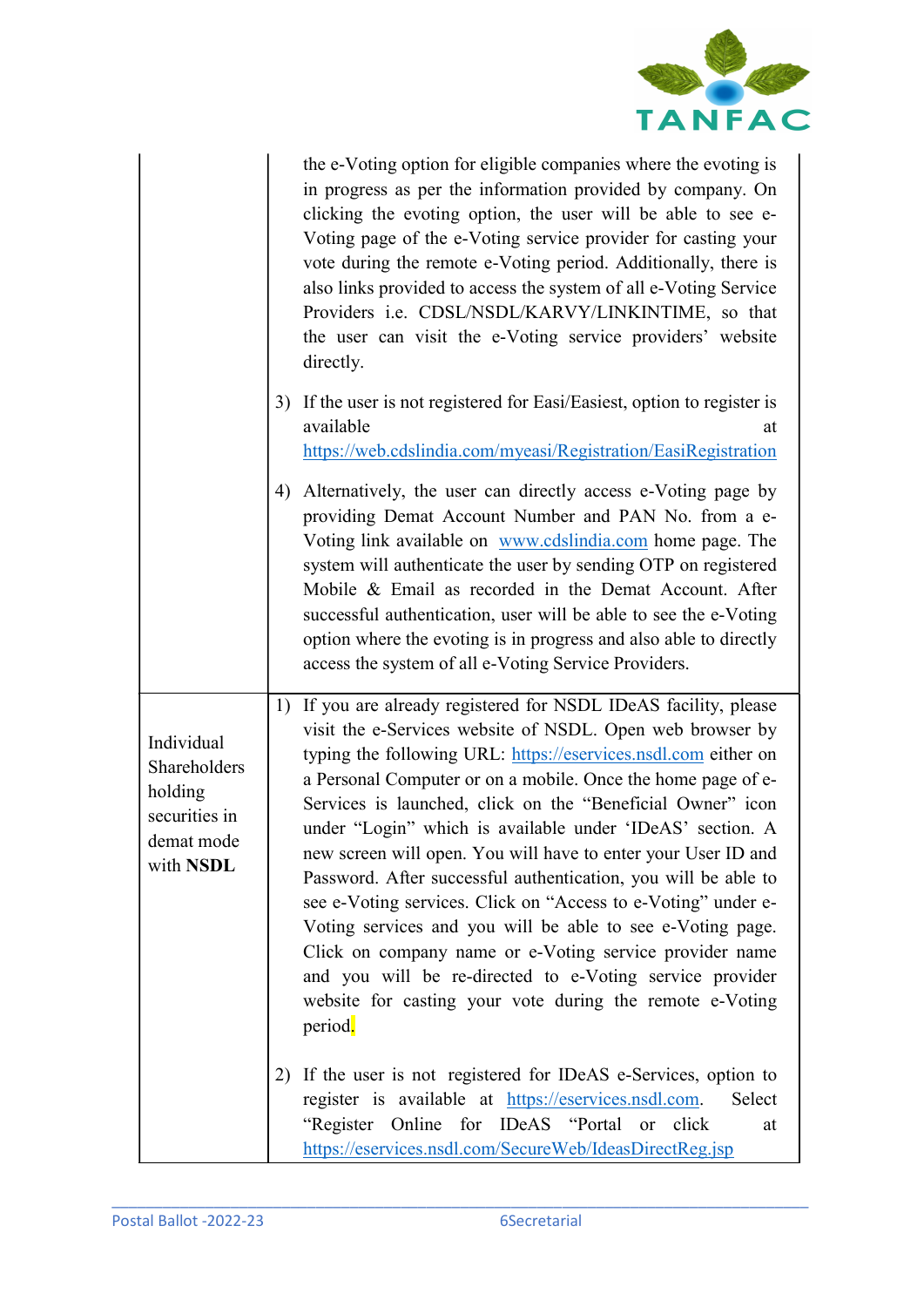

|                                                                                                                                          | Visit the e-Voting website of NSDL. Open web browser by<br>3)<br>typing the following URL: https://www.evoting.nsdl.com/<br>either on a Personal Computer or on a mobile. Once the home<br>page of e-Voting system is launched, click on the icon "Login"<br>which is available under 'Shareholder/Member' section. A new<br>screen will open. You will have to enter your User ID (i.e. your<br>sixteen digit demat account number hold with NSDL),<br>Password/OTP and a Verification Code as shown on the<br>screen. After successful authentication, you will be redirected<br>to NSDL Depository site wherein you can see e-Voting page.<br>Click on company name or e-Voting service provider name<br>and you will be redirected to e-Voting service provider website<br>for casting your vote during the remote e-Voting period. |
|------------------------------------------------------------------------------------------------------------------------------------------|-----------------------------------------------------------------------------------------------------------------------------------------------------------------------------------------------------------------------------------------------------------------------------------------------------------------------------------------------------------------------------------------------------------------------------------------------------------------------------------------------------------------------------------------------------------------------------------------------------------------------------------------------------------------------------------------------------------------------------------------------------------------------------------------------------------------------------------------|
| Individual<br>Shareholders<br>(holding<br>securities<br>in<br>demat mode)<br>login through<br>their<br><b>Depository</b><br>Participants | You can also login using the login credentials of your demat<br>account through your Depository Participant registered with<br>NSDL/CDSL for e-Voting facility. After Successful login,<br>you will be able to see e-Voting option. Once you click on e-<br>Voting option, you will be redirected to NSDL/CDSL<br>Depository site after successful authentication, wherein you<br>can see e-Voting feature. Click on company name or e-<br>Voting service provider name and you will be redirected to<br>e-Voting service provider website for casting your vote<br>during the remote e-Voting period.                                                                                                                                                                                                                                  |
|                                                                                                                                          |                                                                                                                                                                                                                                                                                                                                                                                                                                                                                                                                                                                                                                                                                                                                                                                                                                         |

Important note: Members who are unable to retrieve User ID/ Password are advised to use Forget User ID and Forget Password option available at abovementioned website.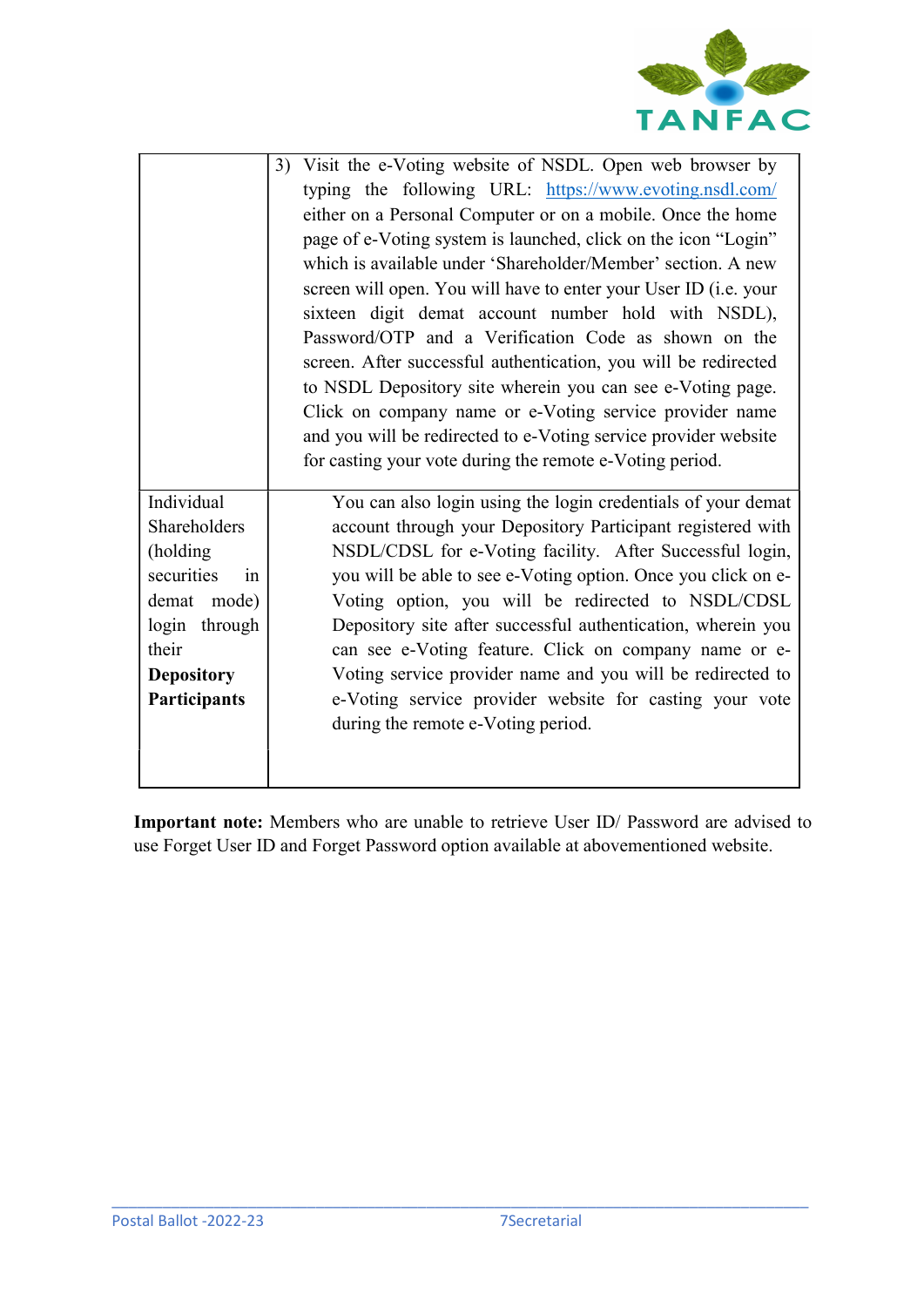

Helpdesk for Individual Shareholders holding securities in demat mode for any technical issues related to login through Depository i.e. CDSL and NSDL

| Login type                                                            | <b>Helpdesk details</b>                                                                                                                                                               |
|-----------------------------------------------------------------------|---------------------------------------------------------------------------------------------------------------------------------------------------------------------------------------|
| Individual Shareholders holding<br>securities in Demat mode with CDSL | Members facing any technical issue in login can<br>contact CDSL helpdesk by sending a request at                                                                                      |
|                                                                       | helpdesk.evoting@cdslindia.comor contact at<br>022-23058738 and 22-23058542-43.                                                                                                       |
| Individual Shareholders holding<br>securities in Demat mode with NSDL | Members facing any technical issue in login can<br>contact NSDL helpdesk by sending a request at<br>evoting@nsdl.co.in or call at toll free no.: $1800$<br>1020 990 and 1800 22 44 30 |

# (i) Login method for e-Voting for shareholders other than individual shareholders holding in Demat form & physical shareholders.

- 1) The shareholders should log on to the e-voting website www.evotingindia.com.
- 2) Click on "Shareholders" module.
- 3) Now enter your User ID
	- a. For CDSL: 16 digits beneficiary ID,
	- b. For NSDL: 8 Character DP ID followed by 8 Digits Client ID,
	- c. Shareholders holding shares in Physical Form should enter Folio Number registered with the Company.
- 4) Next enter the Image Verification as displayed and Click on Login.
- 5) If you are holding shares in demat form and had logged on to www.evotingindia.com and voted on an earlier e-voting of any company, then your existing password is to be used.
- 6) If you are a first-time user follow the steps given below:

|          | For Shareholders holding shares in Demat Form other than individuall and   |  |
|----------|----------------------------------------------------------------------------|--|
|          | <b>Physical Form</b>                                                       |  |
| PAN      | Enter your 10 digit alpha-numeric *PAN issued by Income Tax Department     |  |
|          | (Applicable for both demat shareholders as well as physical shareholders)  |  |
|          | Shareholders who have not updated their PAN with<br>the<br>$\bullet$       |  |
|          | Company/Depository Participant are requested to use the sequence           |  |
|          | number sent by Company/RTA or contact Company/RTA.                         |  |
| Dividend | Enter the Dividend Bank Details or Date of Birth (in dd/mm/yyyy format) as |  |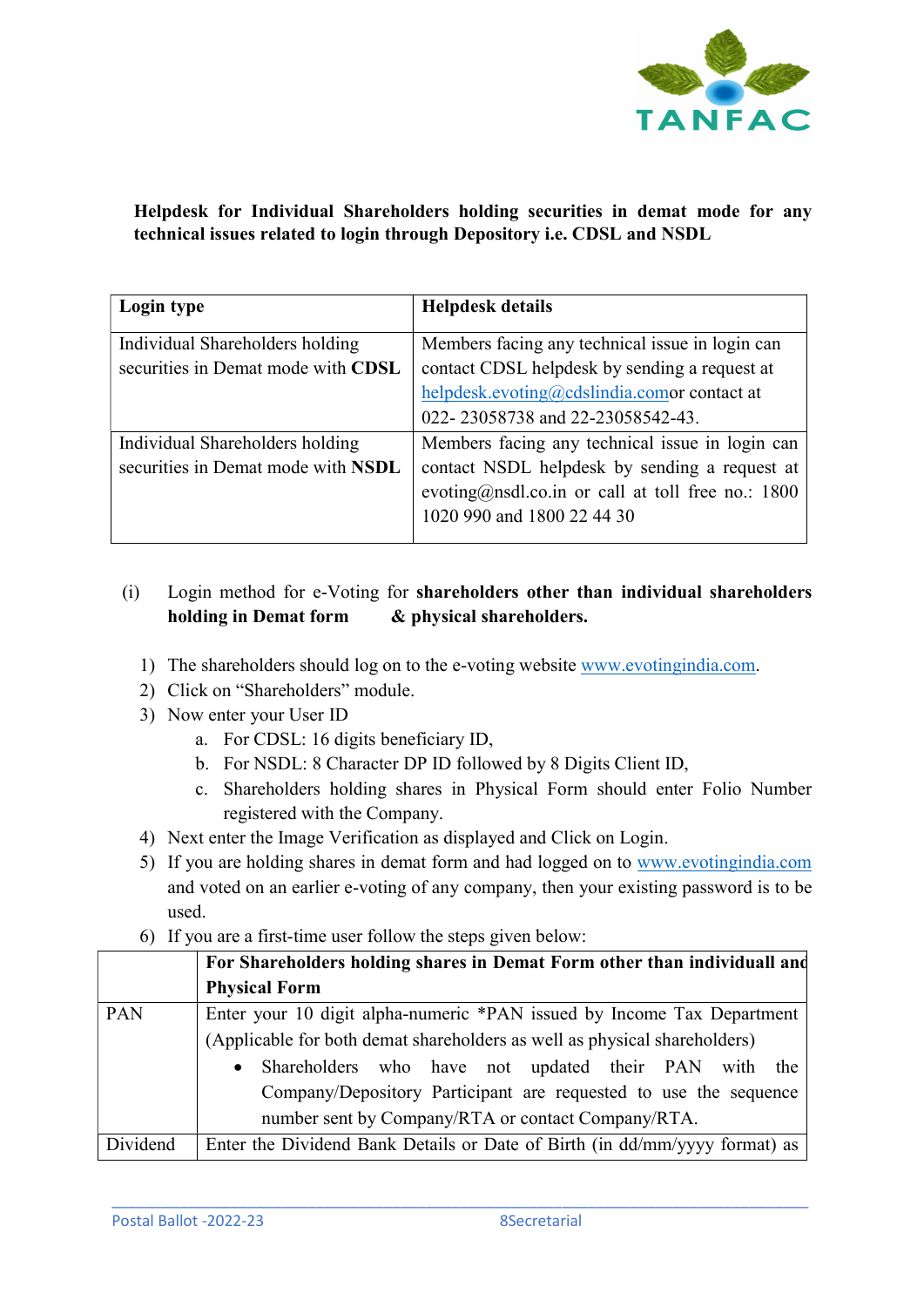

| Bank      |       | recorded in your demat account or in the company records in order to login. |
|-----------|-------|-----------------------------------------------------------------------------|
| Details   |       | • If both the details are not recorded with the depository or company,      |
| <b>OR</b> | Date  | please enter the member id / folio number in the Dividend Bank details      |
| of        | Birth | field as mentioned in instruction $(v)$ .                                   |
| (DOB)     |       |                                                                             |

- (ii) After entering these details appropriately, click on "SUBMIT" tab.
- (iii) Shareholders holding shares in physical form will then directly reach the Company selection screen. However, shareholders holding shares in demat form will now reach 'Password Creation' menu wherein they are required to mandatorily enter their login password in the new password field. Kindly note that this password is to be also used by the demat holders for voting for resolutions of any other company on which they are eligible to vote, provided that company opts for e-voting through CDSL platform. It is strongly recommended not to share your password with any other person and take utmost care to keep your password confidential.
- (iv) For shareholders holding shares in physical form, the details can be used only for evoting on the resolutions contained in this Notice.
- (v) Click on the EVSN for TANFAC INDUSTRIES LIMITED on which you choose to vote.
- (vi) On the voting page, you will see "RESOLUTION DESCRIPTION" and against the same the option "YES/NO" for voting. Select the option YES or NO as desired. The option YES implies that you assent to the Resolution and option NO implies that you dissent to the Resolution.
- (vii) Click on the "RESOLUTIONS FILE LINK" if you wish to view the entire Resolution details.
- (viii) After selecting the resolution, you have decided to vote on, click on "SUBMIT". A confirmation box will be displayed. If you wish to confirm your vote, click on "OK", else to change your vote, click on "CANCEL" and accordingly modify your vote.
	- (ix) Once you "CONFIRM" your vote on the resolution, you will not be allowed to modify your vote.
	- (x) You can also take a print of the votes cast by clicking on "Click here to print" option on the Voting page.
	- (xi) If a demat account holder has forgotten the login password then Enter the User ID and the image verification code and click on Forgot Password & enter the details as prompted by the system.

### (xii) Facility for Non – Individual Shareholders and Custodians –Remote Voting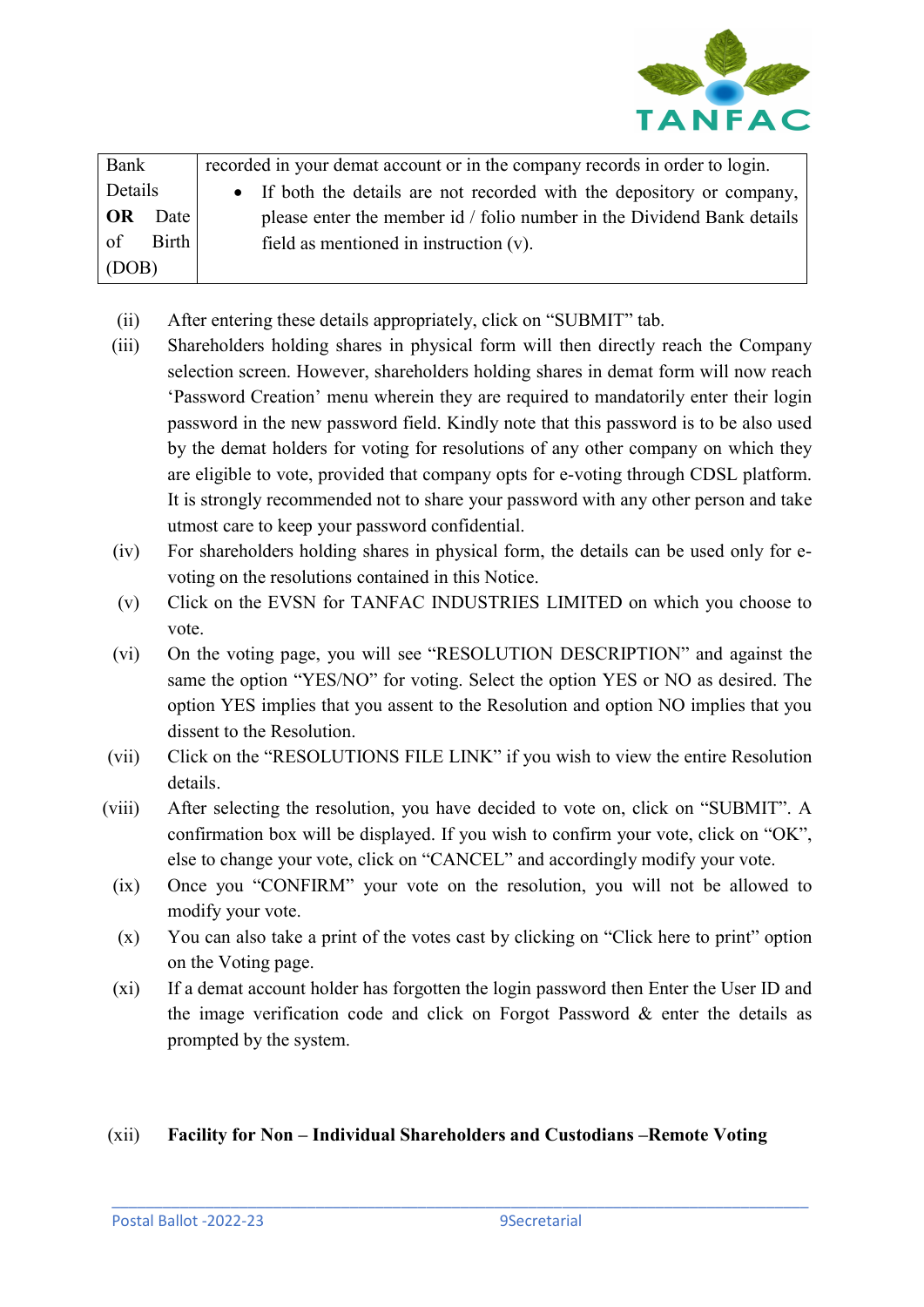

- Non-Individual shareholders (i.e. other than Individuals, HUF, NRI etc.) and Custodians are required to log on to www.evotingindia.com and register themselves in the "Corporates" module.
- A scanned copy of the Registration Form bearing the stamp and sign of the entity should be emailed to helpdesk.evoting@cdslindia.com.
- After receiving the login details a Compliance User should be created using the admin login and password. The Compliance User would be able to link the account(s) for which they wish to vote on.
- The list of accounts linked in the login should be mailed to helpdesk.evoting@cdslindia.com and on approval of the accounts they would be able to cast their vote.
- A scanned copy of the Board Resolution and Power of Attorney (POA) which they have issued in favour of the Custodian, if any, should be uploaded in PDF format in the system for the scrutinizer to verify the same.
- Alternatively,Non-Individual shareholders are required to send the relevant Board Resolution/ Authority letter etc. together with attested specimen signature of the duly authorized signatory who are authorized to vote, to the Scrutinizer and to the Company at the email address viz; Tanfac.cosecy@anupamrasayan.com (designated email address by company), if they have voted from individual tab & not uploaded same in the CDSL e-voting system for the scrutinizer to verify the same.

# PROCESS FOR THOSE SHAREHOLDERS WHOSE EMAIL/MOBILE NO. ARE NOT REGISTERED WITH THE COMPANY/DEPOSITORIES.

- 1. For Physical shareholders- please provide necessary details like Folio No., Name of shareholder, scanned copy of the share certificate (front and back), PAN (self-attested scanned copy of PAN card), AADHAR (self-attested scanned copy of Aadhar Card) by email to Company/RTA email id, csdstd@integratedindia.in. Members who hold shares in physical form and who have not updated KYC details, may contact RTA at their below mentioned address : Integrated Registry Management Services Private Limited, 2nd Floor, Kences Towers, No. 1 Ramakrishna Street, North Usman Road, T Nagar, Chennai – 600 017. Phone : 044-28140801 to 28140803 Fax : 044- 28142479 Email : csdstd@integratedindia.in
- 2. For Demat shareholders -, Please update your email id & mobile no. with your respective Depository Participant (DP)
- 3. For Individual Demat shareholders Please update your email id  $&$  mobile no. with your respective Depository Participant (DP) which is mandatory while e-Votingthrough Depository.

If you have any queries or issues regarding e-voting process, you can write an email to helpdesk.evoting@cdslindia.com or contact at 022-23058738 and 022-23058542/43.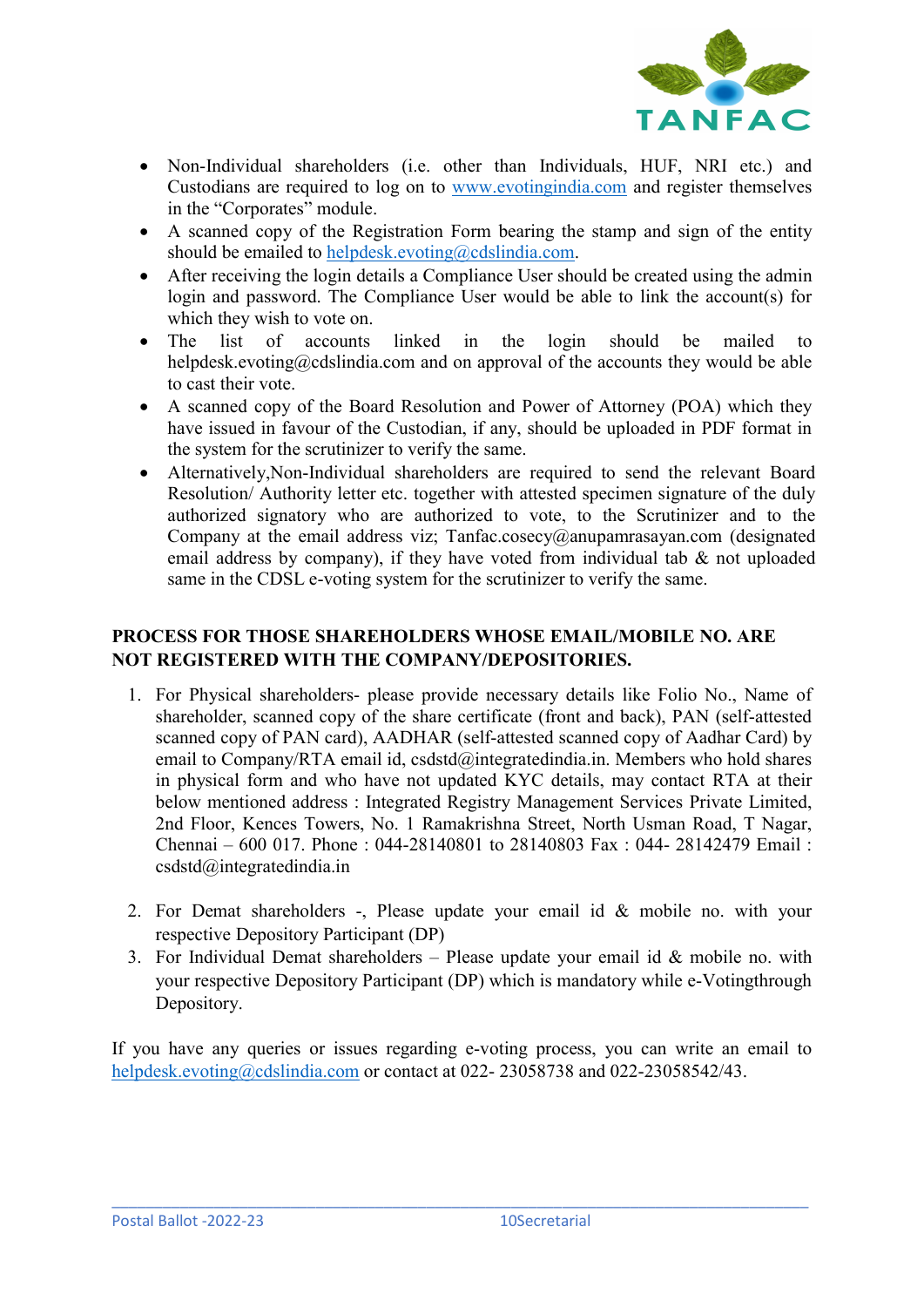

All grievances connected with the facility for voting by electronic means may be addressed to Mr. Rakesh Dalvi, Sr. Manager, (CDSL, ) Central Depository Services (India) Limited, A Wing, 25th Floor, Marathon Futurex, Mafatlal Mill Compounds, N M Joshi Marg, Lower Parel (East), Mumbai - 400013 or send an email to helpdesk.evoting@cdslindia.com or call on 022-23058542/43.

# EXPLANATORY STATEMENT PURSUANT TO SECTION 102 OF THE COMPANIES ACT, 2013 ("THE ACT") SETTING OUT ALL MATERIAL FACTS

The Board of Directors, on the recommendation of Nomination and Remuneration Committee appointed Mr. Afzal Harunbhai Malkani (DIN : 07194226) aged 43 years, as an Additional Director and Non-Executive and Non Independent Director of the Company, with effect from 11<sup>th</sup> March 2022 under Section 152, 160 and 161 of the Companies Act, 2013 ("the Act") liable to retire by rotation.

Pursuant to amendment (effective from January 1, 2022) to Regulation 17(1C) of SEBI (Listing Obligations & Disclosure Requirements) Regulations, 2015 ("Listing Regulations"), Mr. Afzal Harunbhai Malkanishall hold office up to the date of next Annual General Meeting or for a period of three months from the date of appointment, whichever is earlier.

Mr. Afzal Malkani is a qualified as a chartered accountant from the Institute of Chartered Accountants of India and holds a bachelor's degree in commerce from South Gujarat University, Surat. He had joined Anupam Rasayan India Limited (a chemical manufacturing entity listed in March 2021 on BSE & NSE) in October 28, 2005 and was appointed as its Chief Financial Officer with effect from December 1, 2014. He has experience in corporate financing, fund raising from banks, financial institutions, private equity, treasury management, business development, mergers & acquisitions and has been heading the accounts, finance, debt management, investor relations etc. He had led the IPO of size INR 760 crores of Anupam Rasayan India Limited in 2020-21.

Mr. Afzal Harunbhai Malkaniis not inter-se related with any other Director or Key Managerial Personnel of the Company and Mr. Afzal Harunbhai Malkanidoes not hold any share in the Company.

The disclosure required under Regulation 36 of the Listing Regulations and Secretarial Standard on General Meetings ("SS-2") is provided at Annexure A of this Notice. The Company has also received notice from a Member under Section 160 of the Companies Act, 2013 proposing his candidature for appointment as a Director.

The Board of Directors based on the recommendation of the Nomination and Remuneration Committee considers the appointment of Mr. Afzal Harunbhai Malkani as Director in the interest of the Company and recommends the Specialresolution as set out in the Notice for approval of Members.

None of the Directors or Key Managerial Personnel or their relatives, except Mr. Afzal Harunbhai Malkani, are in any way concerned or interested in the proposed resolution as set out in the Notice.By Order of the Board

\_\_\_\_\_\_\_\_\_\_\_\_\_\_\_\_\_\_\_\_\_\_\_\_\_\_\_\_\_\_\_\_\_\_\_\_\_\_\_\_\_\_\_\_\_\_\_\_\_\_\_\_\_\_\_\_\_\_\_\_\_\_\_\_\_\_\_\_\_\_\_\_\_\_\_\_\_\_\_\_\_\_

For Tanfac Industries Limited

(R.Lilly)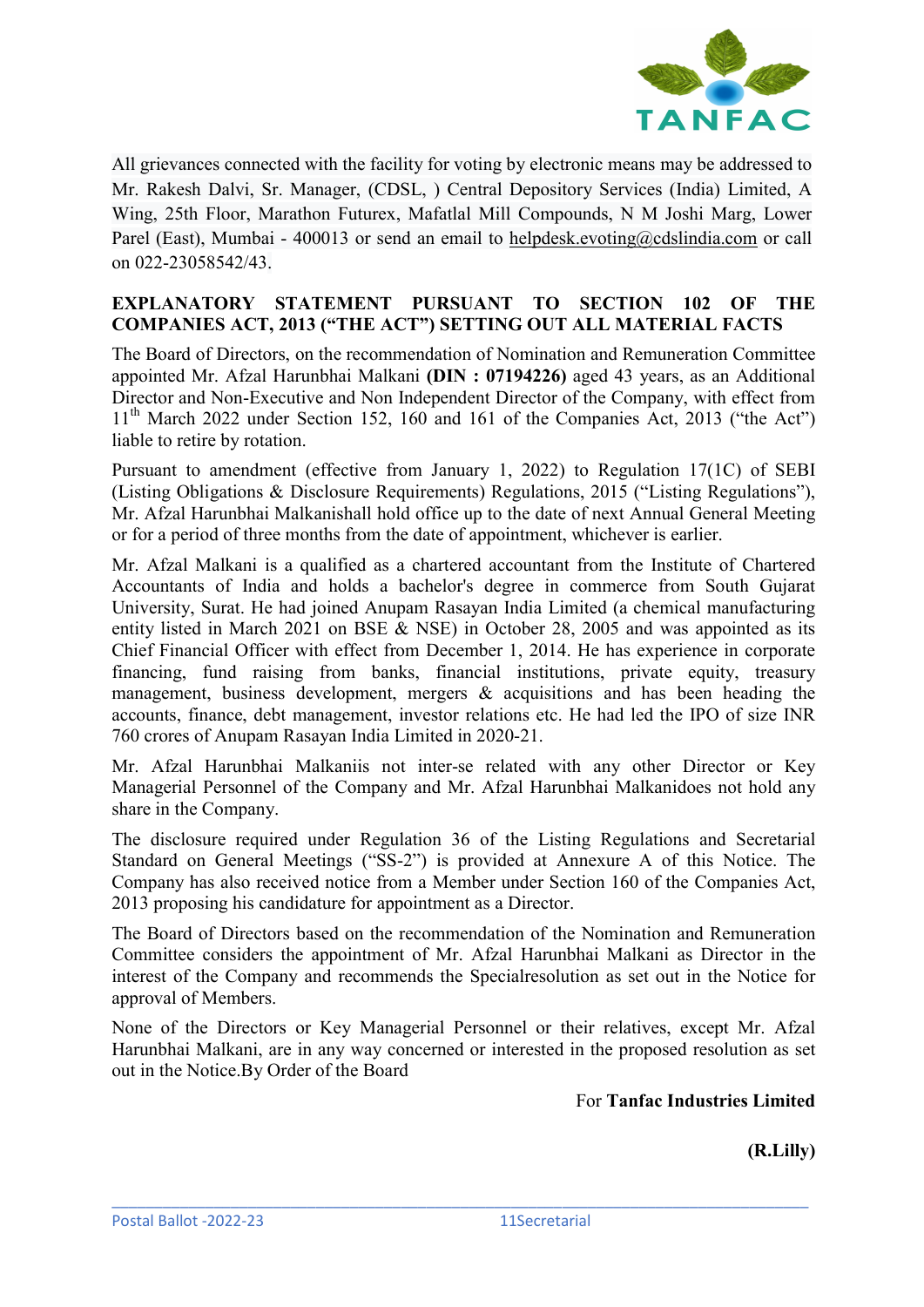

Registered Office:14, SIPCOT Industrial Complex,Chairperson Kudikadu, Cuddalore 607005 Tel: 91 4142 239001 Fax: 91 4142 239005 Date:  $06^{\text{th}}$  May 2022 Place : Cuddalore

### Annexure A to the Notice dated 06th May, 2022

Particulars of the Director seeking re-appointment pursuant to Regulation 36(3) of SEBI (Listing Obligation and Disclosure Requirements) Regulations, 2015 and Secretarial Standards - 2 (SS-2).

| Name                                                    | Mr. Afzal Harunbhai Malkani<br>(DIN: 07194226)                                                                                                                                                                                                                                                                                                                                                                                                                                                                                                                                                                                                   |
|---------------------------------------------------------|--------------------------------------------------------------------------------------------------------------------------------------------------------------------------------------------------------------------------------------------------------------------------------------------------------------------------------------------------------------------------------------------------------------------------------------------------------------------------------------------------------------------------------------------------------------------------------------------------------------------------------------------------|
| Age                                                     | 43 years                                                                                                                                                                                                                                                                                                                                                                                                                                                                                                                                                                                                                                         |
| Date of Appointment/Re-<br>appointment                  | $11th$ March 2022                                                                                                                                                                                                                                                                                                                                                                                                                                                                                                                                                                                                                                |
| <b>Brief</b><br>Resume<br>Qualification                 | Chartered Accountant, B.Com, South Gujarat<br>University, Surat                                                                                                                                                                                                                                                                                                                                                                                                                                                                                                                                                                                  |
| Expertise in<br>Specific<br><b>Functional Areas</b>     | Mr.Afzal Malkani (DIN: 07194226) had joined<br>Anupam Rasayan India Limited (a chemical<br>manufacturing entity listed in March 2021 on BSE<br>& NSE) in October 28, 2005 and was appointed as<br>its Chief Financial Officer with effect from<br>December 1, 2014. He has experience in corporate<br>financing, fund raising from banks, financial<br>institutions, private equity, treasury management,<br>business development, mergers & acquisitions and<br>has been heading the accounts, finance, debt<br>management, investor relations etc. He had led the<br>IPO of size INR 760 crores of Anupam Rasayan<br>India Limited in 2020-21. |
| Directorships<br>Other<br>1n<br><b>Listed Companies</b> | Nil                                                                                                                                                                                                                                                                                                                                                                                                                                                                                                                                                                                                                                              |